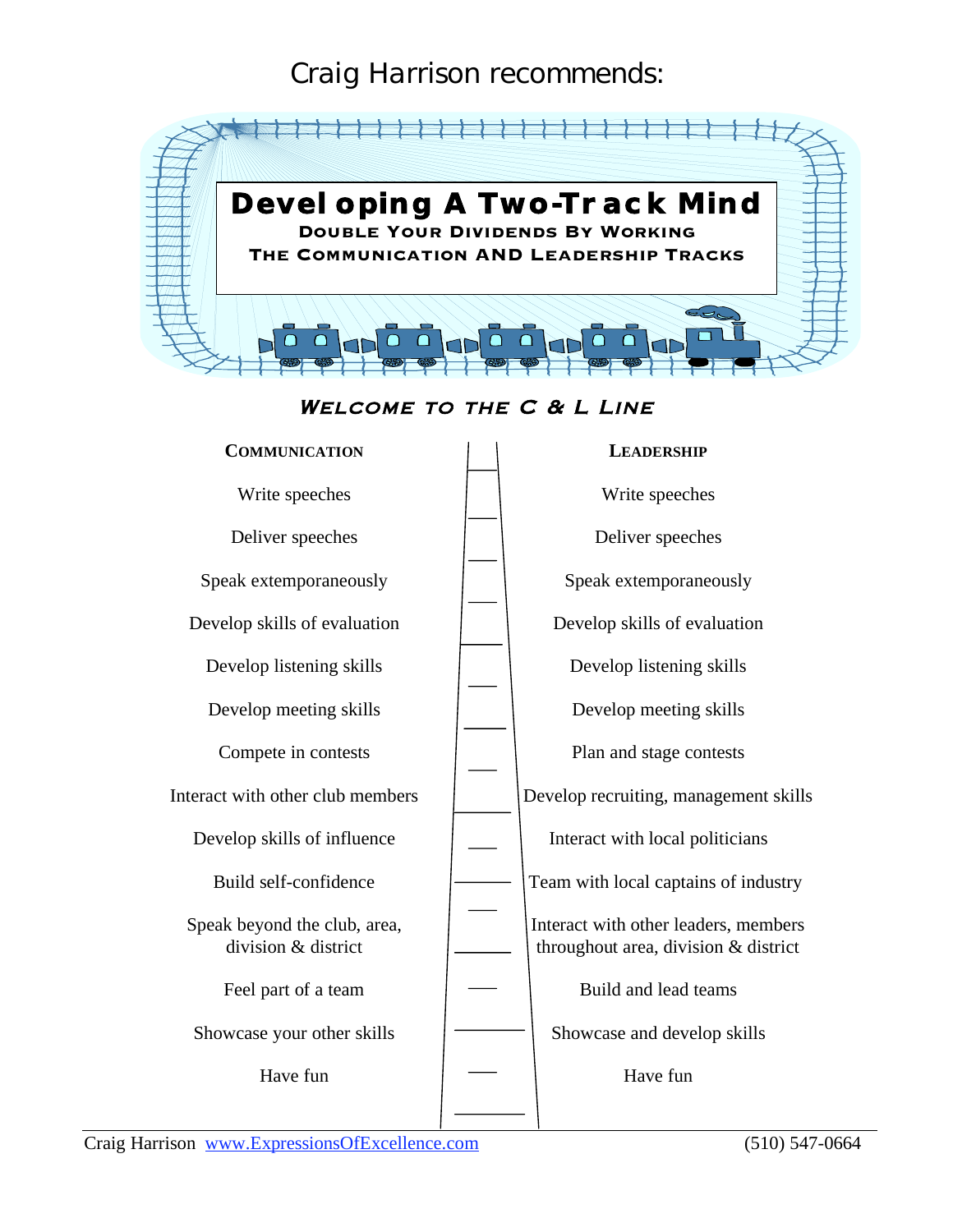Craig Harrison recommends:



# **Get Moving!**

## **Get your career in gear…**

### **Contact Ashley Harkness to secure a role on the 2008-09 District 57 Team!**

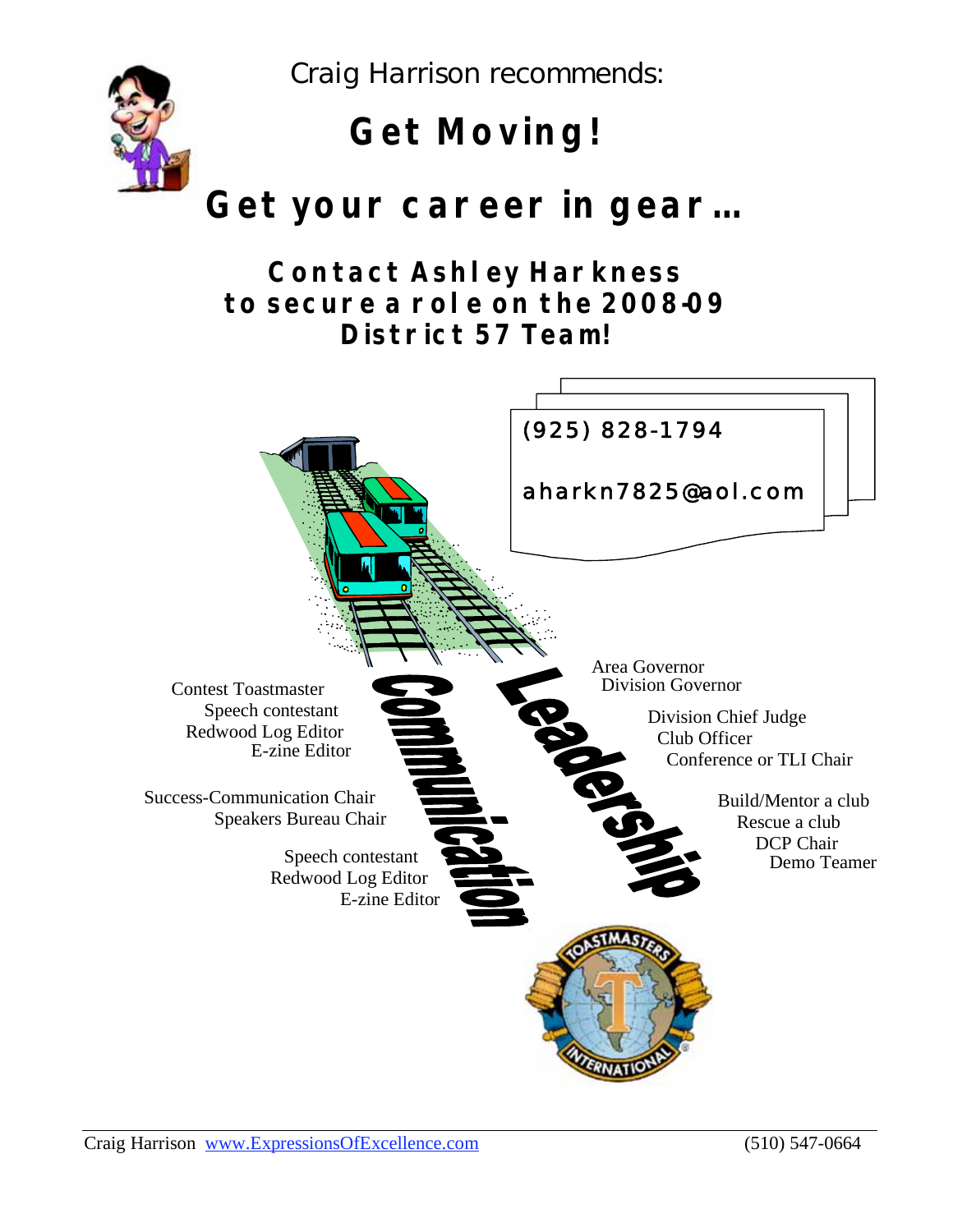## Build on your talent(s) through involvement with D-57

| Like to write, edit, layout? Serve as Redwood Log Newsletter Editor  |
|----------------------------------------------------------------------|
| Like numbers, statistics, analysis? Distinguished Club Program Chair |
|                                                                      |
|                                                                      |
|                                                                      |
| Differentiate between .com, .edu, .org & .gov? Coordinate E-mail!    |
|                                                                      |
|                                                                      |
|                                                                      |
|                                                                      |
|                                                                      |
|                                                                      |
|                                                                      |
|                                                                      |
|                                                                      |
|                                                                      |
|                                                                      |
|                                                                      |
|                                                                      |

*Contact Ashley for more information: (925) 828-1794 akarnkn7825@aol.com Courtesy of past district governor Craig Harrison: www.ExpressionsOfExcellence.com*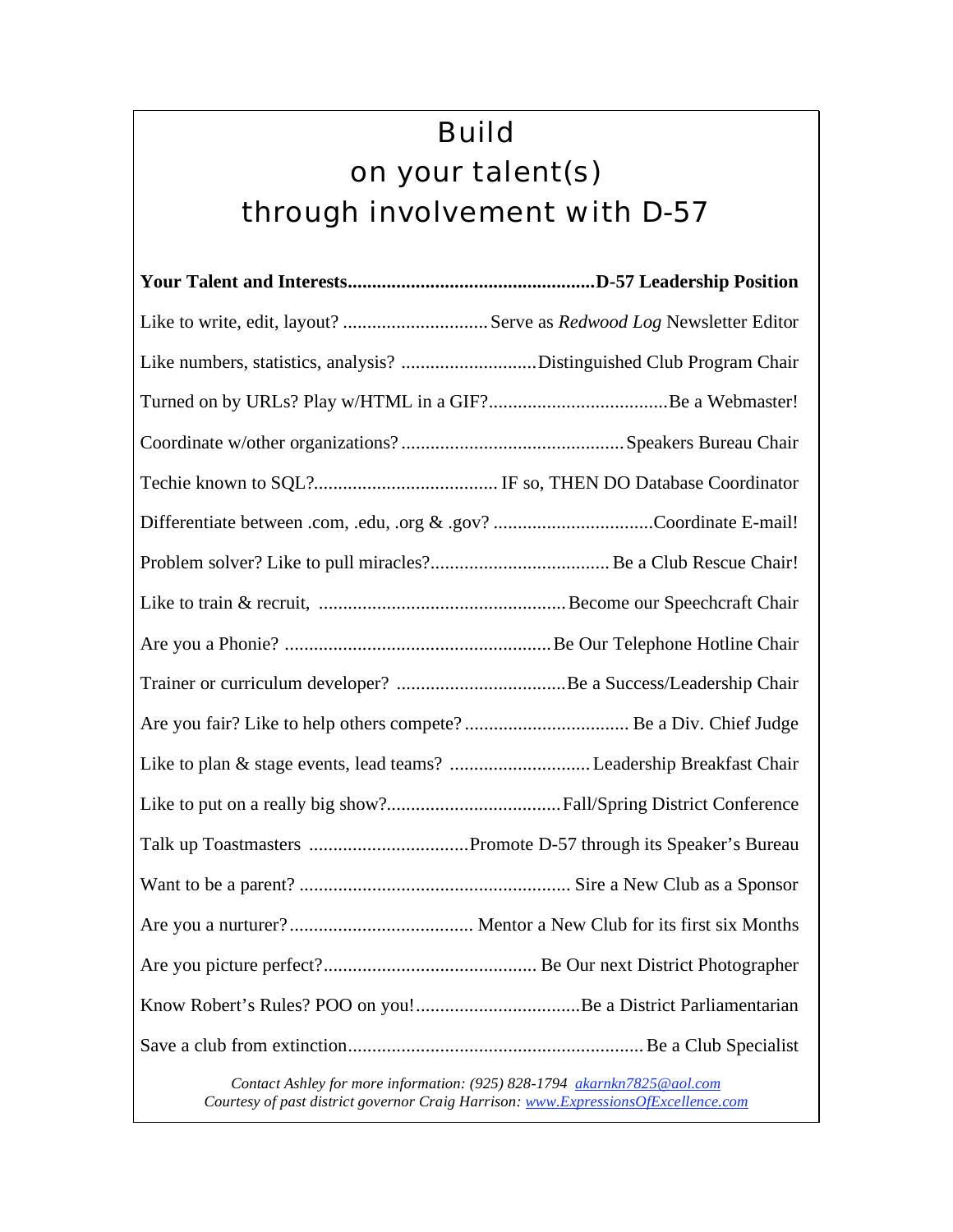## Craig Encourages You to…Get In Motion!

Here are Craig Harrison's suggestions to mobilize you and your leadership skills in our world:

- 1. **Get** *More* **Out Of Toastmasters** (www.toastmasters.org). They not only teach communication skills, but leadership skills too. Develop yours! Work the High Performance Leadership program, lead Speechcrafts, Youth Leadership programs and deliver Success-Communication and Success-Leadership modules. Serve your club and district.  $\triangle$
- 2. **Volunteer to lead a committee at work**. Leadership experience is invaluable. Show initiative by volunteering to chair a committee or lead a work team on a project or initiative. You will get experience, exposure, and build your professional and social network. **▲**



▲

3. **Commit to read leadership books**. Among my favorites: books of John C. Maxwell, Ken Blanchard, Stephen R. Covey (especially *Principle-Centered Leadership*), John *Wooden on Leadership*, *Doing Good Better* (nolo press) for non-profit board work. Receive a free copy of my *Cultivating The Leader In You* in e-book form. E-mail leader@ExpressionsOfExcellence.com.

- 4. **Get published**. Write an article for the *Redwood Log* or *The Toastmaster*. Pen a memo, white paper or report, column, procedure or guest column in a local publication. Write letters to the editor. Share your wisdom in print. Take a stance, share your point of view! Become a *thought*-leader.
- 5. **Stage an event or coordinate a function.** Within or beyond Toastmasters, the more events you coordinate the better you become as a leader. You gain experience, strengthen relationships and become visible as a leader. You become a "player" when you lead an event.
- 6. **Join a leadership development group.** Many chambers of commerce, cities and counties have leadership development programs. Whether for eight weeks or a year, these programs give you hands-on experience in leadership, and put you in contact with other leaders. It's a great place to flex and stretch your leadership muscles.  $\triangle$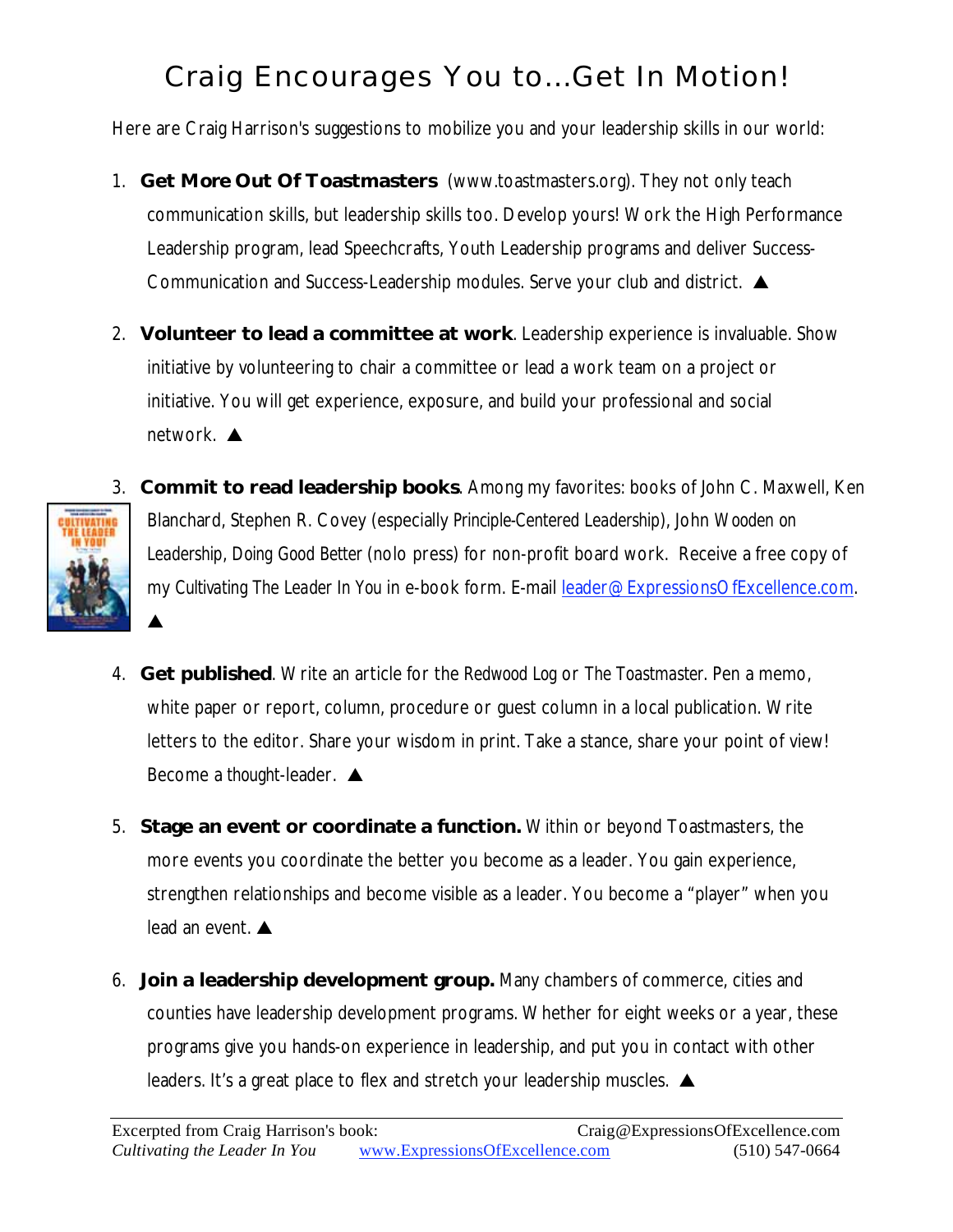- 7. **Lead within your community**. Apply your skills, experience and time to your community. Ample opportunities exist. There are summer camps and youth job programs, church programs and police athletic leagues, even your humane society needs volunteers. Help build affordable housing with Habitat for Humanity. Join the League of Women Voters. Lead a March of Dimes campaign. Serve with SCORE. Join the Salvation Army. Become a *community* leader.
- 8. **Work with youth**. Young people need leaders in their lives. Become a leader among youth. Teach job training and interviewing skills, coach a sports team, teach youth about recycling, conflict-resolution skills or other useful skills. Support your local Boy Scouts, Girl Scouts or similar programs.  $\triangle$
- 9. **Work with local schools**. Become a leader through your local Parent-Teacher Association (PTA), get involved with schools in your community. Support existing Charter Schools or launch your own! Apply your leadership skills to help with capital improvement campaigns and other fundraisers, achievement celebrations, etc. Whether during or after school, use your leadership skills to make a difference.
- 10. **Become a block captain**. Often leadership starts locally. Be a leader on your own block. Get to know your neighbors. Get involved in emergency preparedness, neighborhood safety and looking out for each other locally.  $\triangle$
- 11. **Get involved with political campaigns and politics** of your choosing, whether on the local, regional or national level. Flex your leadership muscles in support of ballot measures, initiatives and other campaigns to make a difference.

**Register to vote and vote.** That's what leaders do! They use their voice, their influence and their power. Use yours. People sacrificed for you to enjoy these rights. Exercise them!  $\triangle$ 

12. **Join a service organization.** Alexis de Toqueville was right: Americans love their associations. Join other service organizations to hone and apply your leadership skills!